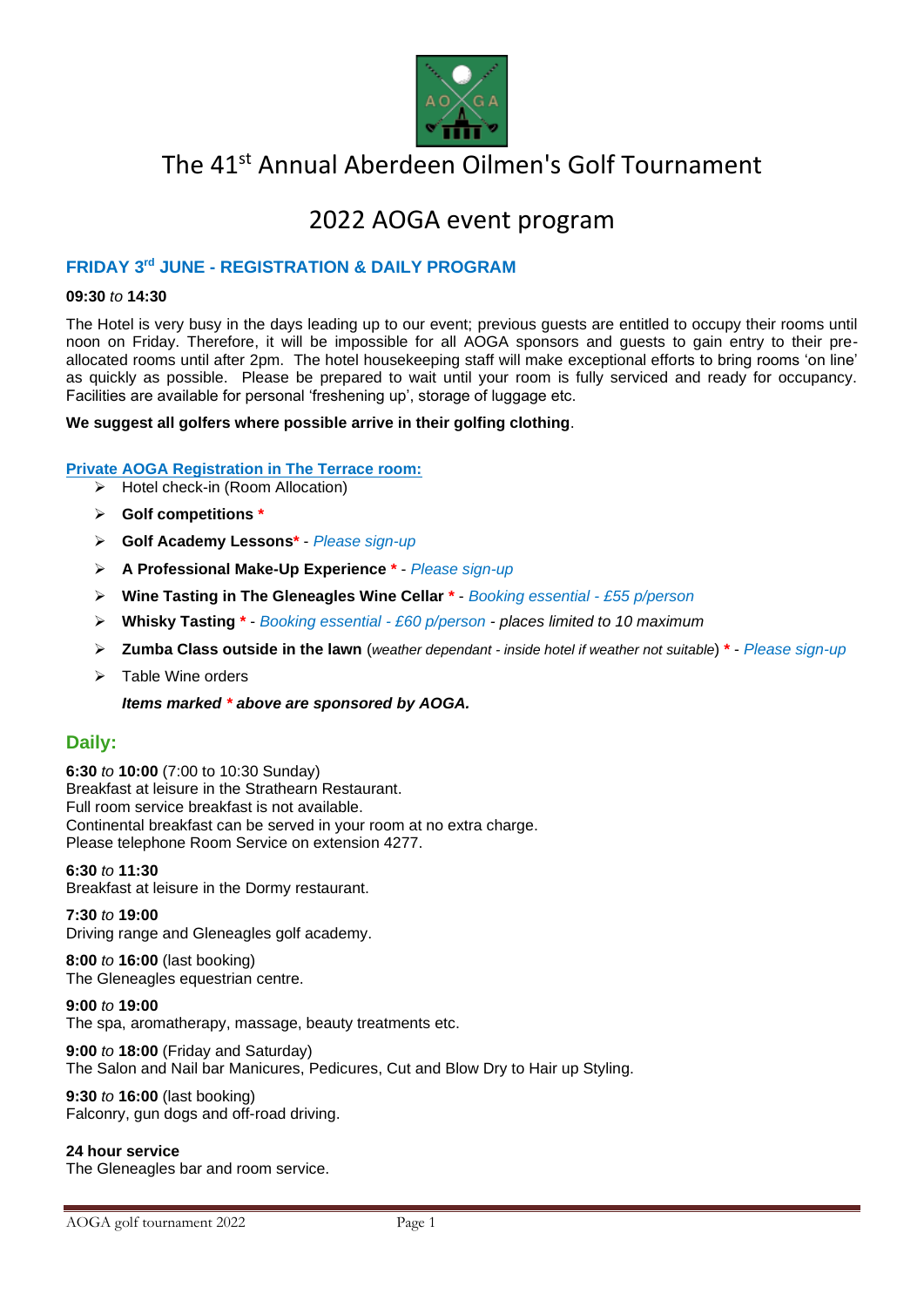

# **FRIDAY 3rd JUNE - AFTERNOON & EVENING:**

## **GOLF from 11.30am to 2.00pm**

**Gentleman & Ladies Golf commences on the Kings and Queens courses**. **You should already have been given your nominated course and Tee Time.**  *(Halfway house - purchases should be charge to your hotel room account)*

## **18:30 Ballroom for Cocktail Party** *(Sponsored by Gleneagles)*

## **19:45** for **20:00 - Henry Hall Suite**

Dinner and evening entertainment commences at 20:00 with Heads & Tails (minimum of £20 p/head)

## **21:20** *to* **21:30 - Golf Prizes**

Nearest the Hole and Longest drive prizes

## **21:30** *to* **00:00 - Entertainment** *(Sponsored by Orion Group)*

**The Bogus Brothers** - one of the UK's top bands who perform all over the world

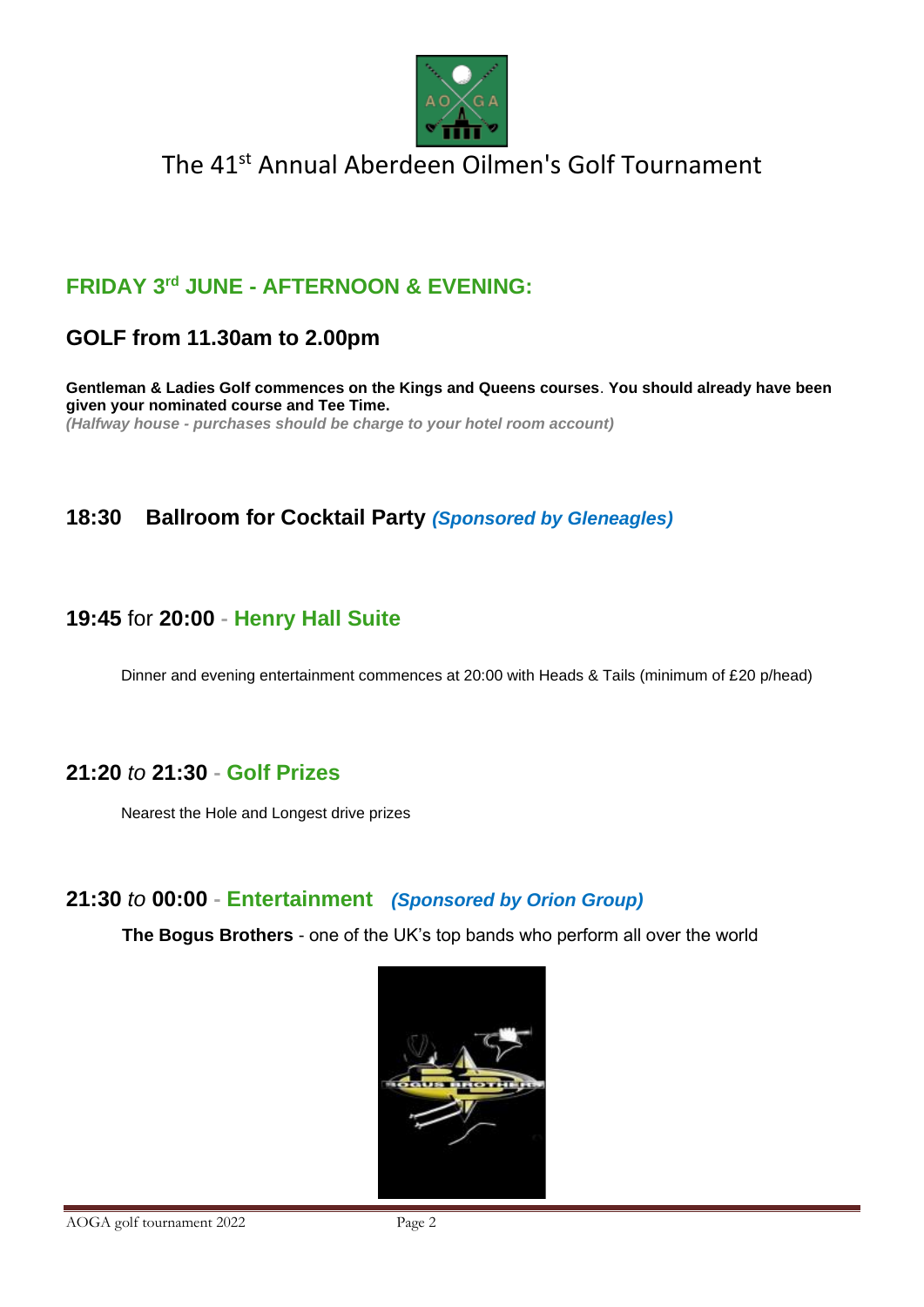

# **SATURDAY 4th JUNE:**

#### **8:00** onwards

.

Gentlemen's & Ladies Golf (all flights) commences on the Kings and Queens Courses *(Halfway house - purchases should be charge to your hotel room account).*

**Please check your Tee-off times on Friday evening (see timesheet in hotel lobby).** The Starter will hand your scorecard to you immediately before play.

### **10:00** *to* **11:00 - Zumba Class on the lawn**

Ladies and gents please come along to our exhilarating, effective, easy to follow, Latin inspired calorieburning fitness-class, please sign up. *(Sponsored by AOGA)* 

### **10:30 to 11:30 - Fundamentals of Golf**

Ladies - training on the fundamentals of golf and golf teaching for beginners at the golf academy.

### **12:00 - Fun Golf Competition** (*please sign up at registration*)

This year we are holding the Ladies' 9-hole Fun Event on the Wee Course. A Starter will meet you at the first tee.

### **14:00** *to* **18:00 - A professional Make-Up experience in the Drawing Room**

Carol Wilson, Sisstars Makeup Artist has been in the make-up industry for over 20 years and has applied makeup to some of the world's biggest celebrities such as Robbie Williams, Gary Barlow and The Spice Girls but to name a few! Sign-up for your chance to have your make-up professionally applied. *(Sponsored by AOGA)*

### **15:00** *and* **16:00 - Wine Tour in the Gleneagles Cellar**

*Please sign up for a chance to explore* The Gleneagles Cellars with the Head Sommelier. This atmospheric room is heaven for lovers of fine wines and spirits. It was here that the hotel received its wines by rail from all over Europe - and you can still see those original railway bays, artefacts and archive material from throughout the hotel's history. *(Sponsored by AOGA)* 

## **16:00** *and* **17:00 - Whisky Tasting**

*Please sign up for a chance to explore - £60 per head with a maximum of 8 people.* Enjoy a sensory evaluation of whiskies, while the Gleneagles senior whisky ambassador talks through the tasting notes who will help you build up your own 'Vocabulary of Flavour' thus giving you the confidence and knowledge to find your next favourite dram. Suitable for the expert of novice.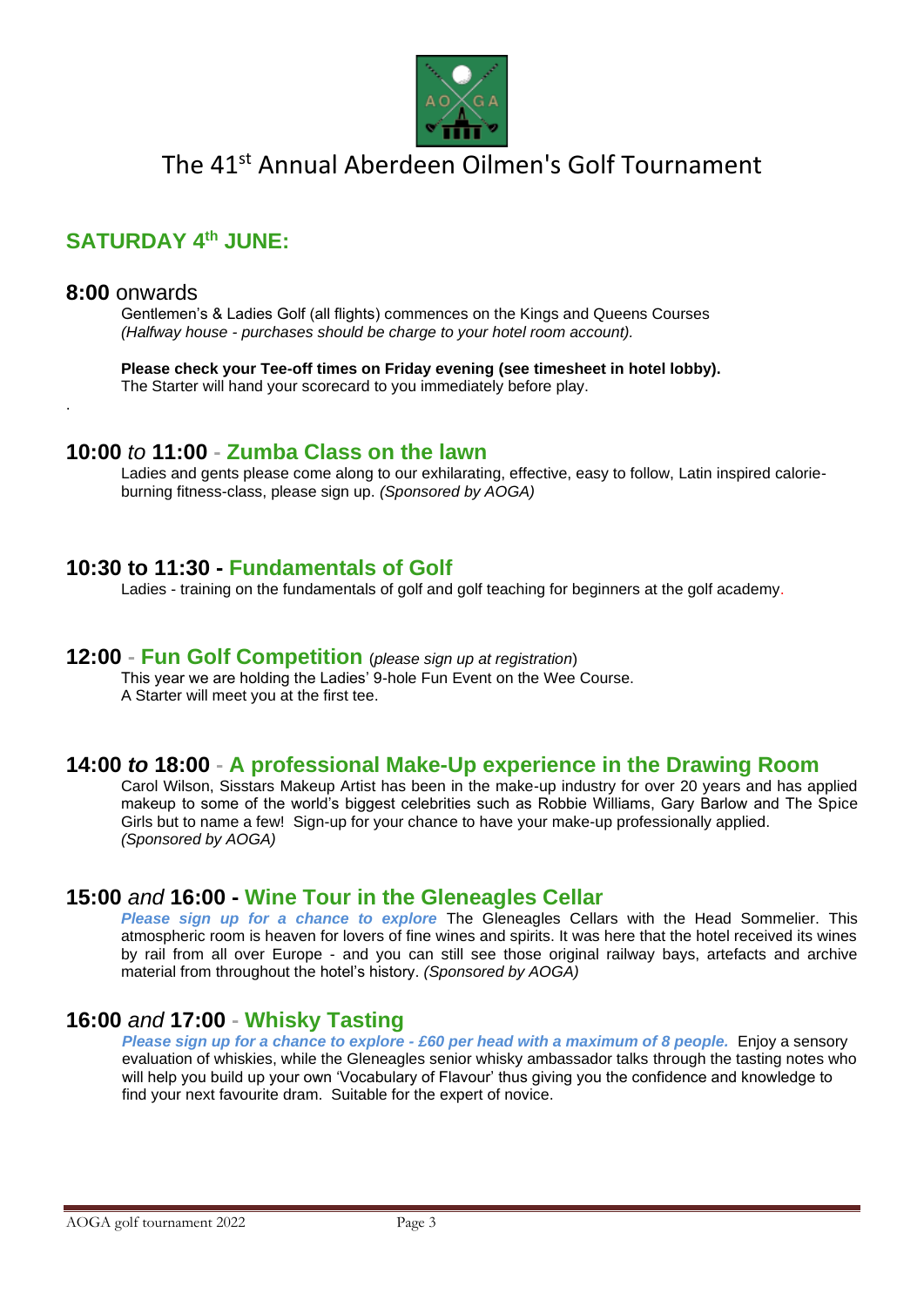

# **18:30 BALLROOM for pre-dinner Cocktail Party** *(Cash bar)*

## **19:15 PROMPT - Gala Black Tie Dinner/Prize-giving in the Henry Hall Suite**

Sit back and relax during coffee and enjoy Tee Video's own interpretation of the successes and failures on the courses. (The DVD can be downloaded from the AOGA website after the event)

Then applaud the lucky winners in the Prize giving.

## **21:00** *to* **00:00 - Entertainment** *(Sponsored by Orion Group)*

## **Further dancing & entertainment by The Bogus Brothers**



## **SUNDAY 5th JUNE:**

#### **8:30 onwards**

AOGA tee reservation: King's, Queen's and the PGA Centenary courses.

Please call Resort Sales, toll free number within the UK to 0800 704 705, to book a tee time. NB: Your sponsor may have already booked on your behalf. Green fees for Sunday must be charged to the Guest / Sponsor's room account.

#### **12.00 latest** Check out of Hotel.

*(The Hotel Porters will store luggage for guests who have checked out but are leaving the hotel later in the day.)*